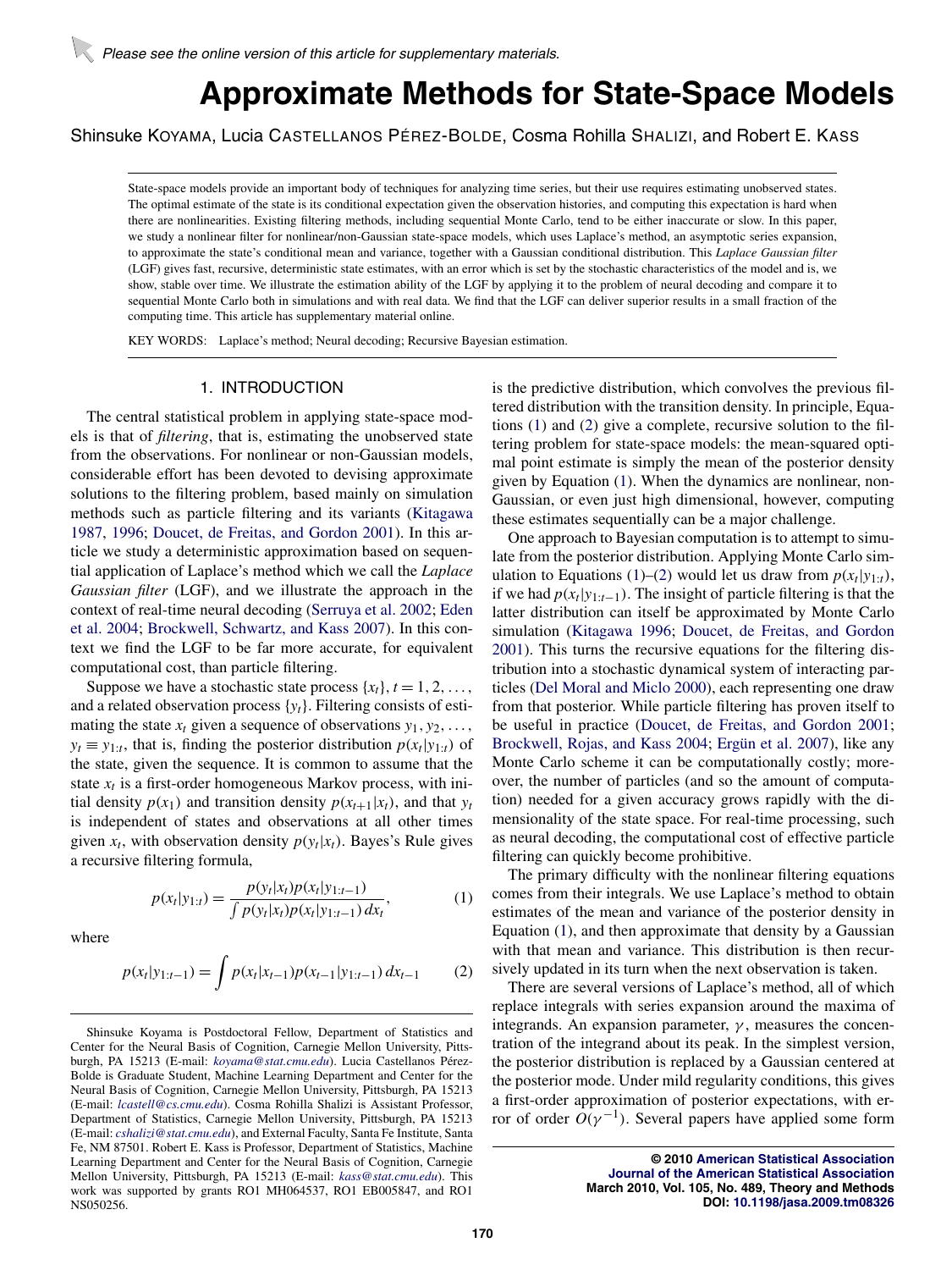<span id="page-1-0"></span>of first-order Laplace approximation sequentially [\(Brown et al.](#page-9-0) [1998;](#page-9-0) [Eden et al. 2004\)](#page-9-0). In the ordinary static context, [Tierney,](#page-10-0) [Kass, and Kadane](#page-10-0) [\(1989\)](#page-10-0) analyzed the way a refined procedure, the "fully exponential" Laplace approximation, gives a secondorder approximation for posterior expectations, having an error of order  $O(\gamma^{-2})$ . In this paper we provide theoretical results justifying these approximations in the sequential context. Because state estimation proceeds recursively over time, it is conceivable that the approximation error could accumulate, which would make the approach ineffective. Our results show that, under reasonable regularity conditions, this does not happen: the posterior mean from the LGF approximates the true posterior mean with error  $O(\gamma^{-\alpha})$  uniformly across time, where  $\alpha = 1$ or 2 depending on the order of the LGF.

We specify the LGF in Section 2, and give our theoretical results in Section [3.](#page-2-0) Section [4](#page-3-0) introduces the neural decoding problem and reports comparative results both in simulation studies and with real data. We provide additional comments in Section [5.](#page-6-0) Proofs are collected in the [Appendix,](#page-6-0) and some implementation details in the online supplemental material.

# 2. THE LAPLACE GAUSSIAN FILTER

Throughout the paper,  $x_{t|t}$  and  $v_{t|t}$  denote the mode and variance of the true filtered distribution at time *t* given a sequence of observations  $y_{1:t}$ , and similarly  $x_{t|t-1}$  and  $v_{t|t-1}$  are those of the predictive distribution at time *t* given *y*1:*t*<sup>−</sup>1, respectively. Hats `and tildes~on variables indicate approximations; in particular,  $\hat{x}$  denotes the approximated posterior mode, and  $\tilde{x}$  the approximated posterior mean. The transpose of a matrix **A** is written **A***<sup>T</sup>* . Bold type of a small letter indicates a column vector.

## 2.1 Algorithm

The LGF procedure for a one-dimensional state is as follows. (The multidimensional extension is straightforward; see below.)

- 1. At time  $t = 1$ , initialize the predictive distribution of the state,  $p(x_1)$ .
- 2. Observe *yt*.
- 3. (Filtering) Obtain the approximate posterior mean  $\tilde{x}_{t}|_t$  and variance  $\tilde{v}_{t|t}$  by Laplace's method (see below), and set  $\hat{p}(x_t|y_{1:t})$  to be a Gaussian distribution with the same mean and variance.
- 4. (Prediction) Calculate the predictive distribution,

$$
\hat{p}(x_{t+1}|y_{1:t}) = \int p(x_{t+1}|x_t)\hat{p}(x_t|y_{1:t}) dx_t.
$$
 (3)

5. Increment *t* and go to step 2.

We consider first-order and second-order Laplace's approximations. In the first-order Laplace approximation the posterior mean and variance are  $\tilde{x}_{t|t} = \hat{x}_{t|t} \equiv \arg \max_{x_t} l(x_t)$  and  $\tilde{v}_{t|t} =$  $[-l''(\hat{x}_{t|t})]^{-1}$ , where  $l(x_t) = \log p(y_t|x_t) \hat{p}(x_t | y_{1:t-1})$ .

The second-order (fully exponential) Laplace approximation is calculated as follows [\(Tierney, Kass, and Kadane](#page-10-0) [1989\)](#page-10-0). For a given positive function *g* of the state, let  $k(x_t) =$  $\log g(x_t)p(y_t|x_t)\hat{p}(x_t|y_{1:t-1})$ , and let  $\bar{x}_{t|t}$  maximize *k*. The posterior expectation of *g* for the second-order approximation is then

$$
\hat{E}[g(x_t)|y_{1:t}] \approx \frac{|-k''(\bar{x}_{t|t})|^{-1/2} \exp[k(\bar{x}_{t|t})]}{|-l''(\hat{x}_{t|t})|^{-1/2} \exp[l(\hat{x}_{t|t})]}.
$$
(4)

When the *g* we care about is not necessarily positive, a simple and practical trick is to add a large constant *c* to *g* so that  $g(x) + c > 0$ , apply Equation (4), and then subtract *c*. The posterior mean is thus calculated as  $\tilde{x}_{t|t} = \hat{E}[x_t + c] - c$ . [In practice it suffices that the probability of the event  ${g(x_t) + c > 0}$ is close to one under the true distribution of  $x_t$ . Allowing this to be merely very probable rather than almost sure introduces additional approximation error, which however can be made arbitrarily small simply by increasing the constant *c*. See [Tierney,](#page-10-0) [Kass, and Kadane 1989](#page-10-0) for details.] The posterior variance is set to be  $\tilde{v}_{t|t} = [-l''(\hat{x}_{t|t})]^{-1}$ , as this suffices for second-order accuracy (see Remark [A.1](#page-6-0) in the [Appendix\)](#page-6-0).

To use the LGF to estimate a state in *d*-dimensional space, one simply takes the function *g* to be each coordinate in turn, that is,  $g(\mathbf{x}_t) = x_{t,i} + c$  for each  $i = 1, 2, ..., d$ . Each *g* is a function of  $\mathbb{R}^d \to \mathbb{R}$ , and  $|-l''(\hat{x}_{t|t})|^{-1/2}$  and  $|-k''(\bar{x}_{t|t})|^{-1/2}$  in Equation (4) are replaced by the determinants of the Hessians of  $l(\hat{\mathbf{x}}_{t|t})$  and  $k(\bar{\mathbf{x}}_{t|t})$ , respectively. Thus, estimating the state with the second-order LGF takes *d* times as long as using the firstorder LGF, since posterior means of each component of  $\mathbf{x}_t$  must be calculated separately.

In many applications the state process is taken to be a linear Gaussian process (such as an autoregression or random walk) so that the integral in Equation (3) is analytic. When this integral is not done analytically, either the asymptotic expansion [\(A.13\)](#page-7-0) or a numerical method may be employed. To apply our theoretical results, the numerical error in the integration must be  $O(\gamma^{-\alpha})$ , where  $\gamma$  is the expansion parameter, to be discussed in Sec-tion [3.1,](#page-2-0) and  $\alpha = 1$  or 2 depending on the order of the LGF.

## 2.2 Smoothing

The LGF can also be used for smoothing. That is, given the observation up to time  $T$ ,  $y_1 \cdot T$ , smoothed state distributions,  $p(x_t|y_{1:T})$ ,  $t \leq T$ , can be calculated from filtered and predictive distributions by recursing backwards [\(Anderson and Moore](#page-9-0) [1979\)](#page-9-0). Instead of the true filtered and predictive distributions, however, we now have the approximated filtered and predictive distributions computed by the LGF. By using these approximated distributions, the approximated smoothed distributions can be obtained as

$$
\hat{p}(x_t|y_{1:T}) = \hat{p}(x_t|y_{1:T}) \int \frac{\hat{p}(x_{t+1}|y_{1:T}) p(x_{t+1}|x_t)}{\hat{p}(x_{t+1}|y_{1:T})} dx_{t+1}.
$$
 (5)

We address the accuracy of LGF smoothing in Theorem [5.](#page-2-0)

### 2.3 Implementation

Two aspects of the numerical implementation of the LGF call for special comment: maximizing the likelihood and computing its second derivatives. One key point is that the Hessian in Equation (4) may be computed by careful numerical differentiation. Avoiding analytical derivatives saves substantial time when fitting many alternative models. See the supplemental material for a brief description of our numerical procedure for computing the Hessian matrix, and [Kass](#page-10-0) [\(1987\)](#page-10-0) for full details.

The log-likelihood function can be maximized by an iterative algorithm (e.g., Newton's method), in which  $\hat{x}_{t|t-1}$  and  $\hat{x}_{t|t}$ would be chosen as a reasonable starting point for maximizing  $l(x_t)$  and  $k(x_t)$ , respectively. The convergence criterion also deserves some care. Writing  $x^{(i)}$  for the value attained on the *i*th step of the iteration, the iteration should be stopped when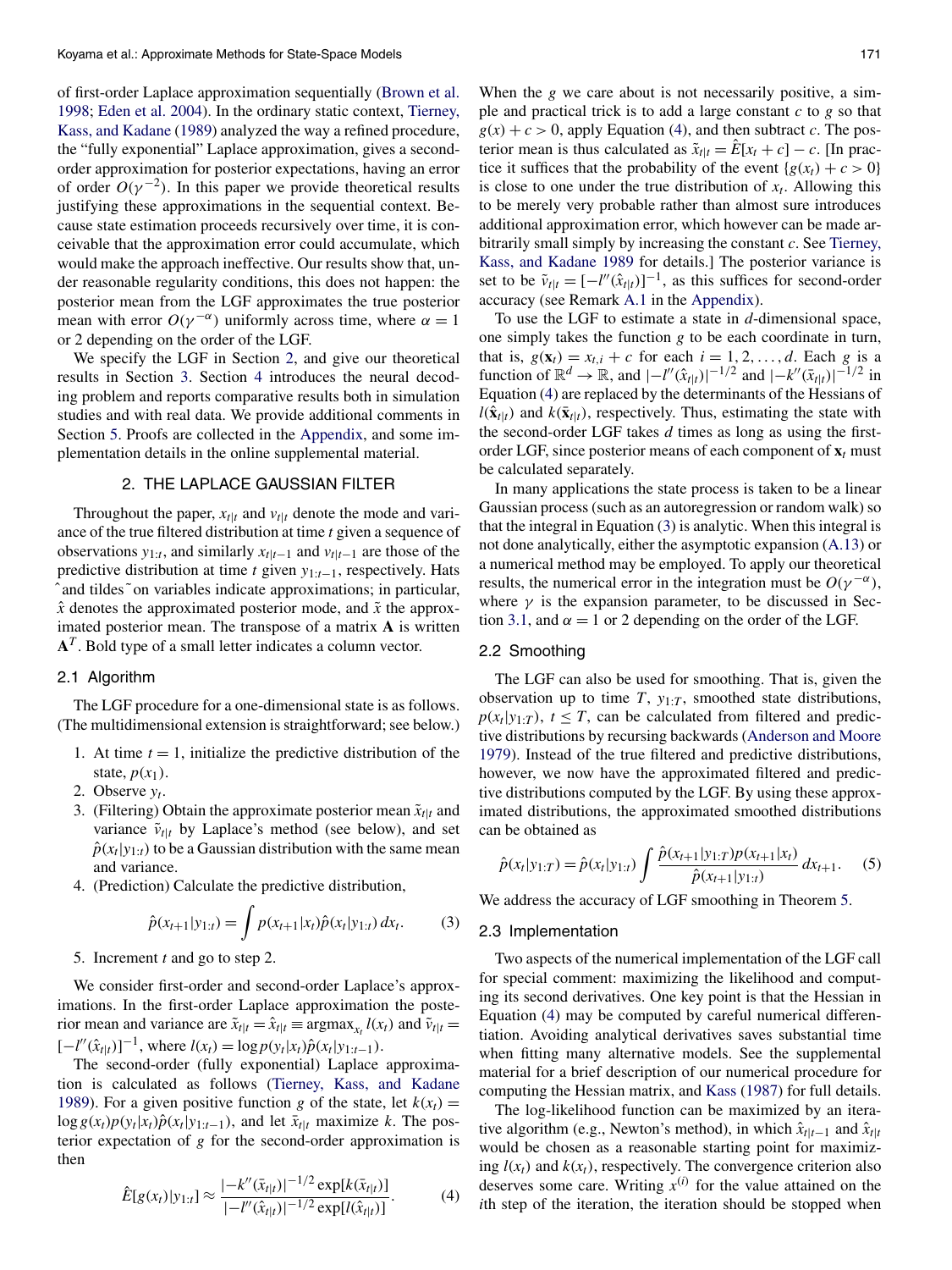<span id="page-2-0"></span> $||x^{(i+1)} - x^{(i)}|| < c\gamma^{-\alpha}$ , where *c* is a constant and  $\gamma$  is the expansion parameter, to be discussed in Section 3.1, and  $\alpha$  is the order of the Laplace approximation. The value of *c* should be smaller than that of  $\gamma$  ( $c = 1$  is a reasonable choice in practice).

# 3. THEORETICAL RESULTS

For simplicity, we state the results for the one-dimensional case. The extension to the multidimensional case is notationally somewhat cumbersome but conceptually straightforward. Let  $p$  and  $\hat{p}$  denote the true density of a random variable and its approximation, and let  $h(x_t)$  be

$$
h(x_t) = -\frac{1}{\gamma} \log p(y_t|x_t) p(x_t|y_{1:t-1}),
$$
\n(6)

where  $\gamma$  is the expansion parameter, whose meaning will be explained later in this section.

## 3.1 Regularity Conditions

The following properties are the regularity conditions that are sufficient for the validity of Laplace's method [\(Erdélyi 1956;](#page-9-0) [Kass, Tierney, and Kadane 1990;](#page-10-0) [Wojdylo 2006\)](#page-10-0).

- (C.1)  $h(x_t)$  is a constant-order function of  $\gamma$  as  $\gamma \to \infty$ , and is five-times differentiable with respect to  $x_t$ .
- $(C.2)$   $h(x_t)$  has an unique interior minimum, and its second derivative is positive (the Hessian matrix is positive definite for multidimensional cases).
- (C.3)  $p(x_{t+1}|x_t)$  is four-times differentiable with respect to  $x_t$ .

(C.4) The integral

$$
\int p(x_{t+1}|x_t) \exp[-\gamma h(x_t)] dx_t
$$

exists and is finite.

We also assume the following condition which prohibits illbehaved "explosive" trajectories in state space:

(C.5) Derivatives of  $h(x_t)$  up to fifth order and those of  $p(x_{t+1}|x_t)$  with respect to  $x_t$  up to third order are bounded uniformly across time.

Strictly speaking,  $h(x_t)$  is a random variable, taking values in the space of integrable nonnegative functions of  $\mathbb{R}$ . This random variable is measurable with respect to  $\sigma(y_{1:t})$ . Therefore, the stated regularity conditions only need to hold with probability 1 under the distribution of *y*1:*<sup>t</sup>* [\(Kass, Tierney, and Kadane 1990\)](#page-10-0).

In the following section we will state the theorems that ensure that, under conditions (C.1)–(C.5), the LGF does not accumulate error over time, but first we explain the meaning of the expansion parameter.

*Meaning of γ.* As seen in Equation (6) and the regularity condition (C.1), for a given state-space model,  $\gamma$  is constructed by combing the model parameters so that the log posterior density is scaled by  $\gamma$  as  $\gamma \to \infty$ . In general,  $\gamma$  would be interpreted in terms of sample size, the concentration of the observation density, and the inverse of the noise in the state dynamics; we will describe how *γ* is chosen for a neural decoding model in Section [4.](#page-3-0) From the construction of *γ* , the second derivative of the log posterior density, which determines the concentration of the posterior density, is also scaled by *γ* . Therefore, the larger  $\gamma$  is, the more precisely variables can be

estimated, and the more accurate Laplace's method becomes. When the concentration of the posterior density is not uniform across state dimensions in a multidimensional case, a multidimensional  $\gamma$  could be taken. Without a loss of approximation accuracy, however, a simple implementation for this case is taking the largest  $\gamma$  as a single expansion parameter.

# 3.2 Main Theoretical Results

*Theorem 1* (Accuracy of predictive distributions)*.* Under the regularity conditions (C.1)–(C.4), the *α*-order LGF approximates the predictive distribution as

$$
\hat{p}(x_t|y_{1:t-1}) = p(x_t|y_{1:t-1}) + O(\gamma^{-\beta})
$$

for  $t \in \mathbb{N}$ , where  $\beta = 1$  for  $\alpha = 1$  and  $\beta = 2$  for  $\alpha \ge 2$ . Furthermore, if condition (C.5) holds, the error term is bounded uniformly across time.

The error bound can also be established for the posterior (filtered) expectations in the following theorem.

*Theorem 2* (Accuracy of posterior expectations)*.* Under the regularity conditions (C.1)–(C.4), the *α*-order LGF approximates the filtered conditional expectation of a four-times differentiable function  $g(x)$ ,

$$
\hat{E}[g(x_t)|y_{1:t}] = E[g(x_t)|y_{1:t}] + O(\gamma^{-\beta})
$$

for  $t \in \mathbb{N}$ , with  $\beta$  as in Theorem 1. Here  $E[\cdot|y_{1:t}]$  and  $\hat{E}[\cdot|y_{1:t}]$ denote the expectation with respect to  $p(x_t|y_{1:t})$  and  $\hat{p}(x_t|y_{1:t})$ , respectively. Furthermore, if condition (C.5) holds, the error term is bounded uniformly across time.

Note that the order of the error is  $\gamma^{-2}$  even for  $\alpha \geq 2$  both in Theorem 1 and Theorem 2. That is, even if higher than the second-order Laplace approximation in Step 3 of the LGF is employed, the resulting approximation error does not go beyond the second-order accuracy with respect to  $\gamma^{-1}$ . This fact leads to the following corollary.

*Corollary 3.* The second-order approximation is the best achievable for the LGF scheme.

The following theorem refers to stability of the LGF. It states that minor differences in the initially guessed distribution of the state tend to be reduced, rather than amplified, by conditioning on further observations, even under the Laplace's approximation.

*Theorem 4* (Stability of the algorithm)*.* Suppose that two approximated predictive distributions at time *t* satisfy

$$
\hat{p}_1(x_t|y_{1:t-1}) - \hat{p}_2(x_t|y_{1:t-1}) = O(\gamma^{-\nu}),
$$

where  $\nu > 0$ . Then, under the regularity conditions (C.1)–(C.4), applying the LGF  $u(>0)$  times leads to the difference of two approximated predictive distributions at time  $t + u$  as

$$
\hat{p}_1(x_{t+u}|y_{1:t+u-1}) - \hat{p}_2(x_{t+u}|y_{1:t+u-1}) = O(\gamma^{-\nu-u}).
$$

*Theorem 5.* Under the regularity conditions (C.1)–(C.4), the expectation of a four-times differentiable function  $g(x)$  with respect to the approximated smoothed distribution Equation [\(5\)](#page-1-0) is given by

$$
\hat{E}[g(x_t)|y_{1:T}] = E[g(x_t)|y_{1:T}] + O(\gamma^{-\beta})
$$

for  $t = 1, 2, ..., T$ , with  $\beta$  as in Theorem 1. Furthermore, if condition (C.5) is satisfied, the error term is bounded uniformly across time.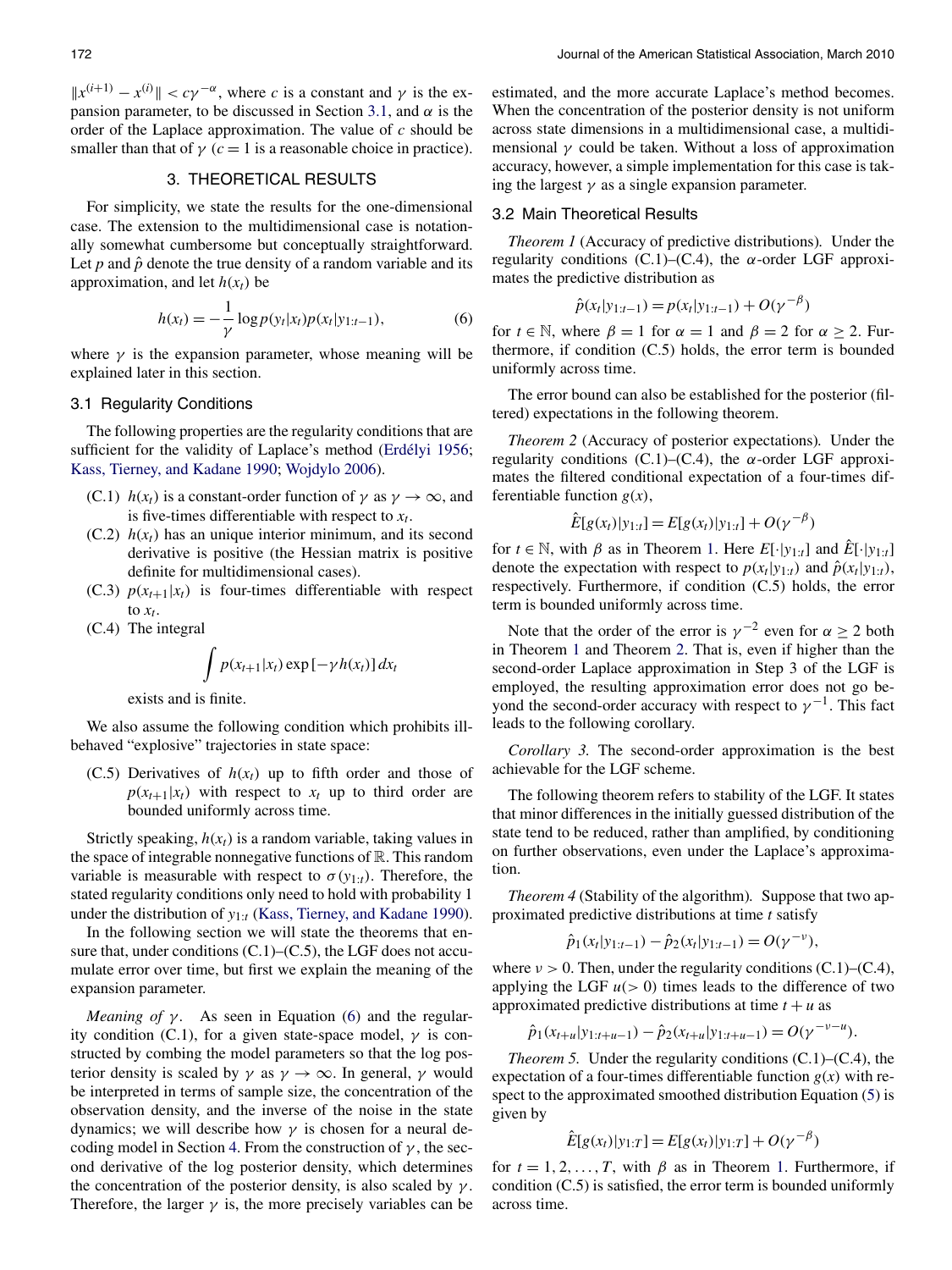#### <span id="page-3-0"></span>3.3 Computational Cost

Assuming that the maximization of  $l(x_t)$  and  $k(x_t)$  is done by Newton's method, the time complexity of the LGF goes as follows. Let *d* be the number of dimensions of the state, *T* the number of time steps, and *N* be the sample size. The bottleneck of the computational cost in the first-order LGF comes from maximization of  $l(x_t)$  at each time *t*. In each iteration of Newton's method, evaluation of the Hessian matrix of  $l(x_t)$  typically costs  $O(Nd^2)$ , as  $d^2$  is the time complexity for matrix manipulation. Over *T* time steps, the time complexity of the first-order LGF is  $O(TNd^2)$ . In the second-order LGF, the time complexity of calculating the posterior expectation of each  $x_{t,i}$  is still  $O(Nd^2)$ , but calculating it for  $i = 1, \ldots, d$  results in  $O(Nd^3)$ . Repeating over *T* time steps, the complexity of the second-order LGF is  $O(TNd^3)$ .

For comparison, take the time complexity of a particle filter (PF) with *M* particles. It is not hard to check that the computational cost across time step *T* of the particle filter is *O(TMNd)*. For the computational cost of the particle filter to be comparable with an LGF, the number of particles should be  $M = O(d)$  for the first-order LGF and  $M = O(d^2)$  for the second-order LGF.

## 4. APPLICATION TO NEURAL DECODING

The problem of neural decoding consists in using an organism's neural activity to draw inferences about the organism's environment and its interaction therewith—sensory stimuli, bodily states, motor behaviors, etc. [\(Rieke et al. 1997\)](#page-10-0). Scientifically, neural decoding is vital to studying neural information processing, as reflected by the many proposed decoding techniques [\(Dayan and Abbott 2001\)](#page-9-0). Its engineering importance comes from efforts to design brain-machine interface devices, especially neural motor prostheses [\(Schwartz 2004\)](#page-10-0) such as computer cursors, robotic arms, etc. The brain-machine interface devices must determine, from real-time neural recordings, what motion the user desires the prosthesis to have. Such considerations have led to many proposals, emanating from [Brown](#page-9-0) [et al.](#page-9-0) [\(1998\)](#page-9-0), for neural decoding based on state-space models [\(Brockwell, Schwartz, and Kass 2007\)](#page-9-0).

In the rest of this section, we introduce a standard model setup for neural decoding tasks, and identify its Laplace expansion  $\gamma$ . We then simulate the model and apply the LGF, confirming the applicability of our theoretical results, and comparing its performance to particle filtering. Finally, we apply the model and the LGF to experimental data.

### 4.1 Model Setup

We consider the problem of decoding a "state process" from the firing of an ensemble of neurons. Here we suppose that neurons respond to a  $\mathbf{x}_t \in \mathbb{R}^d$ , where *d* is the number of dimensions.  $x_t$  may be interpreted as two or three-dimensional hand kinematics for motor cortical decoding [\(Georgopoulos, Schwartz,](#page-10-0) [and Kettner 1986;](#page-10-0) [Ketter, Schwartz, and Georgopoulos 1988;](#page-10-0) [Paninski et al. 2004\)](#page-10-0), or hand posture (about 20 degrees of freedom) for dexterous grasping control [\(Artemiadis et al. 2007\)](#page-9-0). We consider *N* such neurons, and assume that the logarithm of the firing rate of neuron *i* is [\(Truccolo et al. 2005\)](#page-10-0)

$$
\log \lambda_i(\mathbf{x}_t) = \alpha_i + \boldsymbol{\beta}_i \cdot \mathbf{x}_t. \tag{7}
$$

We let  $y_{i,t}$  be the spike count of neuron *i* at time-step *t*. We assume that  $y_{i,t}$  has a Poisson distribution with intensity  $\lambda_i(\mathbf{x}_t) \Delta$ , where  $\Delta$  is the duration of the short time intervals over which spikes are counted at each time step. We also assume that firing of neurons is conditionally independent with each other given  $\mathbf{x}_t$ . Thus the probability distribution of  $\mathbf{y}_t$ , the vector of all the  $y_{i,t}$ , is the product of the firing probabilities of each neuron. We assume that the state model is given by

$$
\mathbf{x}_t = \mathbf{F} \mathbf{x}_{t-1} + \boldsymbol{\epsilon}_t,\tag{8}
$$

where  $\mathbf{F} \in \mathbb{R}^{d \times d}$  and  $\epsilon_t$  is a *d*-dimensional Gaussian random variable with mean zero and covariance matrix  $\mathbf{W} \in \mathbb{R}^{d \times d}$ .

The expansion parameter  $\gamma$  for this model is identified as follows. The second derivative of  $l(x_t) = \log p(y_t|x_t) \hat{p}(x_t|y_{1:t-1})$ is

$$
l''(\mathbf{x}_t) = -\Delta \sum_{i=1}^N \boldsymbol{\beta}_i \exp(\alpha_i + \boldsymbol{\beta}_i \cdot \mathbf{x}_t) \boldsymbol{\beta}_i^T - \mathbf{V}_{t|t-1}^{-1},
$$

where  $V_{t|t-1}$  is the covariance matrix of the predictive distribution at time *t*. Then, from the Cauchy–Schwarz inequality,

$$
||l''(\mathbf{x}_t)|| \leq \Delta \sum_{i=1}^N \exp(\alpha_i + \boldsymbol{\beta}_i \cdot \mathbf{x}_t) ||\boldsymbol{\beta}_i||^2 + ||\mathbf{V}_{t|t-1}^{-1}||.
$$

Since  $\|\mathbf{V}_{t|t-1}^{-1}\|$  is scaled by  $\|\mathbf{W}^{-1}\|$ , we can identify the expansion parameter

$$
\gamma = \Delta \sum_{i=1}^{N} e^{\alpha_i} ||\beta_i||^2 + ||\mathbf{W}^{-1}||. \tag{9}
$$

We see that  $\gamma$  combines the number and the mean firing rate of the neurons, the sharpness of neuronal tuning curves and the noise in the state dynamics.

Given our assumptions, the observation model  $p(\mathbf{y}_t|\mathbf{x}_t)$  and the state transition density  $p(\mathbf{x}_{t+1}|\mathbf{x}_t)$  are strictly log-concave and have an unique interior maximum in  $x_t$ , and their derivatives up to fifth order are uniformly bounded if the state is bounded. Furthermore,  $h(x_t)$  is a constant-order function of γ as  $\gamma \to \infty$ , which can be seen from the construction of  $\gamma$ . Thus, the regularity conditions  $(C.1)$ – $(C.5)$  are satisfied if the initial distribution satisfies them.

In what follows, we took the initial value for filtering to be the true state at  $t = 0$ . Note that when there is no information about the initial distribution, we could use a "diffuse" prior density whose covariance is taken to be large [\(Durbin and Koop](#page-9-0)[man 2001\)](#page-9-0). Either type of initial condition would satisfy the regularity conditions. We can thus construct LGFs according to Section [2.](#page-1-0)

#### 4.2 Simulation Study

We performed numerical simulations to study first and second-order LGF (labeled by LGF-1 and LGF-2, respectively) approximations under conditions relevant to the neural decoding problems we are working on. We also compared LGF to particle filtering. We judged performance by accuracy in computing the posterior mean (which was determined by particle filtering with a very large number of particles). However, the posterior mean contains statistical inaccuracy (due to limited data). We also evaluated the accuracy with which the several alternative methods approximate the underlying true state.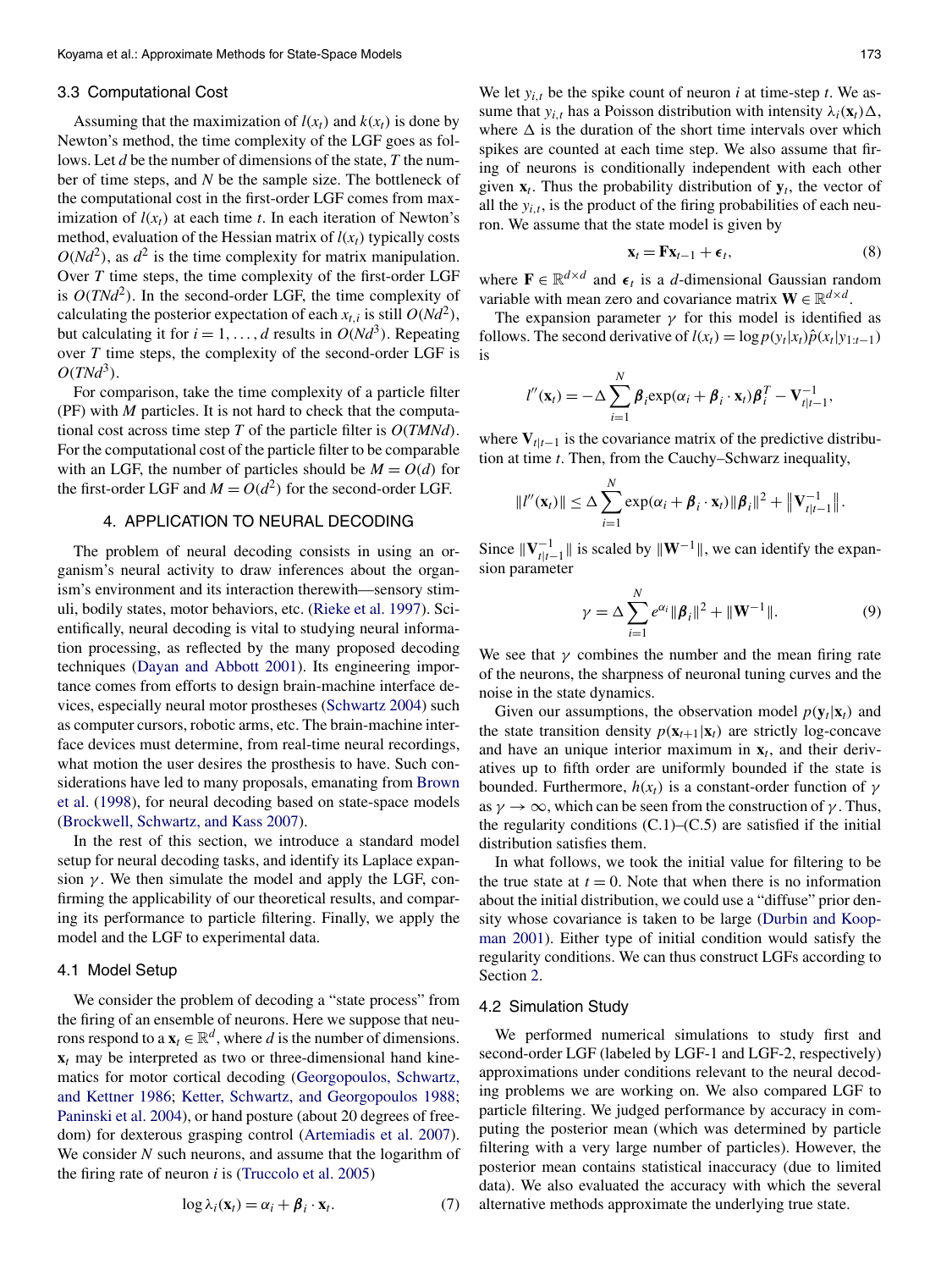<span id="page-4-0"></span>*Simulation Setup.* In each simulation run, we generated a state trajectory from a *d*-dimensional AR process, Equation [\(8\)](#page-3-0), with  $\mathbf{F} = 0.94\mathbf{I}$  and  $\mathbf{W} = 0.019\mathbf{I}$ , **I** being the identity matrix, over  $T = 30$  time steps of duration  $\Delta = 0.03$  seconds. We examined different number of state dimensions,  $d = 6, 10, 20, 30$ . Regardless of *d*, we observed neural activity due to the state through  $N = 100$  neurons, with  $\alpha_i = 2.5 + \mathcal{N}(0, 1)$  and  $\beta_i$  uniformly distributed on the unit sphere in  $\mathbb{R}^d$ . Finally, the spike counts were drawn from Poisson distributions with the firing rates  $\lambda_i(\mathbf{x}_t)$  given by Equation [\(7\)](#page-3-0) above.

*Methods.* To compare LGF state estimates to the posterior mean we first needed a high-accuracy evaluation of the posterior mean itself. We obtained this by averaging results from ten independent realizations of particle filtering with 10<sup>6</sup> particles; the resulting approximation error in the mean integrated squared error (MISE) is  $O(10^{-7})$ , and so negligible for our purposes. We also applied the PF for comparison. The number of particles in the PF was chosen by consideration of computational cost; as discussed in Section [3.3,](#page-3-0) a LGF-1 is comparable in time complexity to a PF with  $O(d)$  particles, and a LGF-2 is comparable to a PF with  $O(d^2)$  particles. For the case of  $d \leq 30$ , 100 particles (PF-100) was about the least number at which the PF was effective and was not much more resourceintensive than the LGF-1. In order that the computational time of a PF matchs that of the LGF-2, we chose 100, 300, 500, and 1000 particles for  $d = 6$ , 10, 20, and 30, respectively. (We label it PF-scaled.) See also Table 2.

We implemented all the algorithms in Matlab, and we ran them on Windows computer with Pentium 4 CPU, 3.80 GHz and 3.50 GB of RAM.

*Results.* The first four rows in Table 1 show the four filters' MISE in approximating the actual posterior mean. LGF-2 gives the best approximation, followed by LGF-1; both are better than PF-100 and PF-scaled. Note that LGF-1 is much faster than PF-100, and the computational time of LGF-2 is approximately the same as that of PF-scaled (Table 2). Figure 1 displays the MISE of particle filters in approximating the actual posterior mean as a function of the number of particles, for  $d = 6$ . PF needs on the order of  $10<sup>4</sup>$  particles to be as accurate as LGF-1, and about 10<sup>6</sup> particles to match LGF-2. Furthermore, since the computational time of the PF is proportional to the number of particles, the time needed to decode by PF with  $10^4$  and  $10^6$  particles are expected to be about 20 s and 2000 s, respectively (from Table 2). Thus, if we allow the LGFs and the PF to have the same

Table 1. MISEs for different filters

| Method    | Number of dimensions, $d$ |          |         |         |  |
|-----------|---------------------------|----------|---------|---------|--|
|           | 6                         | 10       | 20      | 30      |  |
| $LGF-2$   | 0.0000008                 | 0.000002 | 0.00001 | 0.00006 |  |
| $LGF-1$   | 0.00003                   | 0.00004  | 0.0001  | 0.0002  |  |
| $PF-100$  | 0.006                     | 0.01     | 0.03    | 0.04    |  |
| PF-scaled | 0.006                     | 0.007    | 0.01    | 0.02    |  |
| Posterior | 0.03                      | 0.04     | 0.06    | 0.07    |  |

NOTE: The first four rows give the discrepancy between four approximate filters and the optimal filter (approximation error). The fifth row gives the MISE between the true state and the estimate of the optimal filter, that is, the actual posterior mean (statistical error). All values are means from 10 independent replicates. The simulation standard errors are all smaller than the leading digits in the table.

Table 2. Time (seconds) needed to decode

| Method    | Number of dimensions, $d$ |       |       |       |
|-----------|---------------------------|-------|-------|-------|
|           |                           | 10    | 20    | 30    |
| $LGF-2$   | 0.24                      | 0.43  | 1.0   | 2.0   |
| $LGF-1$   | 0.018                     | 0.024 | 0.032 | 0.056 |
| PF-100    | 0.18                      | 0.18  | 0.18  | 0.19  |
| PF-scaled | 0.18                      | 0.50  | 0.81  | 1.8   |

NOTE: All values are means from 10 independent replicates. The simulation standard errors are all smaller than the leading digits in the table.

accuracy, LGF-1 is about 1000 times faster than the PF, and LGF-2 is expected to be about 10,000 times faster than the PF.

The value of  $\gamma$  for this state-space model is  $\gamma \approx 100$  [Equation [\(9\)](#page-3-0)]. From Theorem [2,](#page-2-0) the MISEs of LGF-1 and LGF-2 are, respectively, evaluated as  $c_1^2 \gamma^{-2}$  and  $c_2^2 \gamma^{-4}$ , where  $c_1$  and  $c_2$ are constants depending on the model parameters. If  $c_1$  and  $c_2$ were in the range 1 to 10, then the MISEs of LGF-1 and LGF-2 should be  $10^{-4}$  to  $10^{-6}$ , roughly matching the simulation results.

The fifth row of Table 1 shows the MISE between the true state and the actual posterior mean. The error in using the optimal filter, that is, the actual posterior mean, to estimate the true state is statistical error, inherent in the system's stochastic characteristics, and not due to the approximations. The statistical error is an order of magnitude larger than the approximation error in the LGFs, so that increasing the accuracy with which the posterior expectation is approximated does little to improve the estimation of the state. The approximation error in the PFs, however, becomes on the same order as the statistical error when the state dimension is larger  $(d = 20 \text{ or } 30)$ . In such cases the inaccuracy of the PF will produce comparatively inaccurate estimates of the true state.



Figure 1. Scaling of the MISE for particle filters. The solid line represents the MISE (vertical axis) of the particle filter as a function of the number of particles (horizontal axis). Error here is with respect to the actual posterior expectation (optimal filter). The dashed and dotted horizontal lines represent the MISEs for the first-order and second-order LGF, respectively.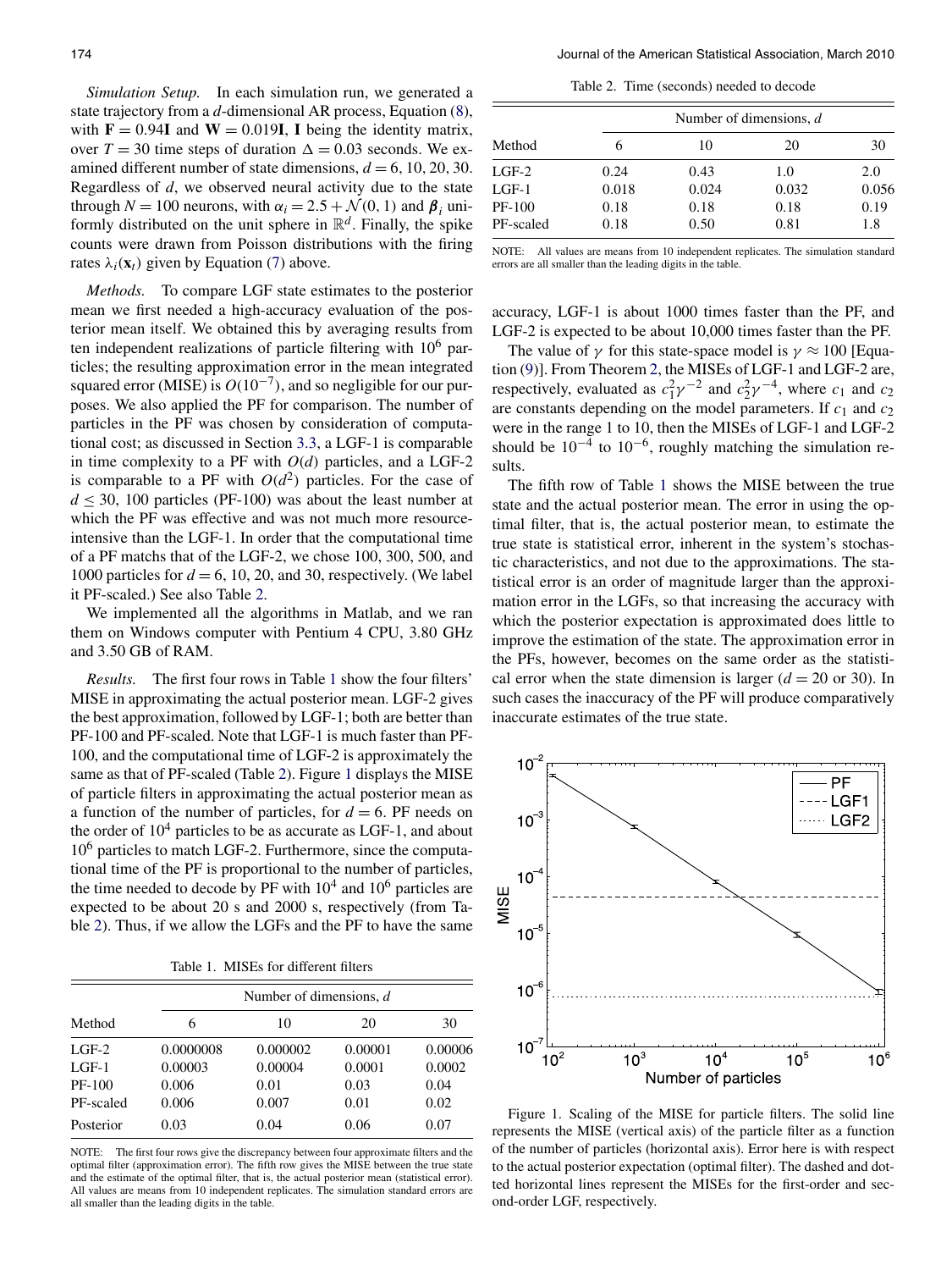<span id="page-5-0"></span>

Figure 2. The solid lines represent the estimated trajectories with five different initial values by LGF-1. The dashed line represents the true state trajectory.

Finally, we examined how the choice of initial prior density affects the filtering result. Figure 2 shows five estimated trajectories started with different initial values. These five trajectories converged to the same state as the time evolves, as expected from Theorem [4.](#page-2-0)

## 4.3 Real Data Analysis

*Experiment Setting and Data Collection.* We used LGF to estimate the hand motion from neural activity. A multielectrode array was implanted in the motor cortex of a monkey to record neural activity following procedures similar to those described previously in [Velliste et al.](#page-10-0) [\(2008\)](#page-10-0). In all, 78 distinct neurons were recorded simultaneously. Raw voltage waveforms were thresholded and spikes were sorted to isolate the activity of individual cells. A monkey in this experiment was presented with a virtual 3D space, containing a cursor which was controlled by the subject's hand position, and eight possible targets which were located on the corners of a cube. The task was to move the cursor to a highlighted target from the middle of the cube; the monkey received a reward upon successful completion. In our data each trial consisted of time series of spike counts from the recorded neurons, along with the recorded hand positions, and hand velocities found by taking differences in hand position at successive  $\Delta = 0.03$  s intervals. Each trial contained 23 time steps on average. Our dataset consisted of 104 such trials.

*Methods.* For decoding, we used the same state-space model as in our simulation study. Many neurons in the motor cortex fire preferentially in response to the velocity  $\mathbf{v}_t \in \mathbb{R}^3$ and the position  $z_t \in \mathbb{R}^3$  of the hand [\(Wang et al. 2007\)](#page-10-0). We thus took the state  $\mathbf{x}_t$  to be a 6-dimensional concatenated vector  $\mathbf{x}_t = (\mathbf{z}_t, \mathbf{v}_t)$ . The state model was taken to be

$$
\mathbf{x}_{t} = \begin{pmatrix} \mathbf{I} & \Delta \mathbf{I} \\ \mathbf{O} & \mathbf{I} \end{pmatrix} \mathbf{x}_{t-1} + \begin{pmatrix} \mathbf{0} \\ \boldsymbol{\epsilon}_{t} \end{pmatrix}, \tag{10}
$$

where  $\epsilon_t$  is a 3D Gaussian random variable with mean zero and covariance matrix  $\sigma^2 I$ , I being the identity matrix. Sixteen trials consisting of two presentations of each of the eight targets, were reserved for estimating the parameters of the model. The parameters in the firing rate,  $\alpha_i$  and  $\beta_i$ , were estimated by Poisson regression of spike counts on cursor position and velocity, and the value of  $\sigma^2$  was determined via maximum likelihood. The time lag between the hand movement and each neural activity was also estimated from the same training data. This was done by fitting a model over different values of time lag ranging from 0 to  $3\Delta$  s. The estimated optimal time lag was the value at which the model had the highest  $R^2$ . Having estimated all the parameters, cursor motions were reconstructed from spike trains for the other 88 trials, and it is on these trials we focused. For comparison, we also reconstructed the cursor motion with a PF-100 and a widely used population vector algorithm (PVA) [\(Dayan and Abbott 2001,](#page-9-0) pp. 97–101) (see also the supplemental material).

*Results.* Figure 3 compares MISEs for different algorithms in estimating the true cursor position. Figure 3(a) compares the



Figure 3. Algorithm comparisons. The horizontal and vertical axes represent the MISE of different algorithms in estimating the true cursor position. Each point compares two different algorithms for a trial. Overall, 4 algorithms (LGF-1, LGF-2, PF-100, and PVA) were compared for 88 trials. (a) LGF-2 versus LGF-1, (b) LGF-1 versus PF-100, and (c) PF-100 versus PVA.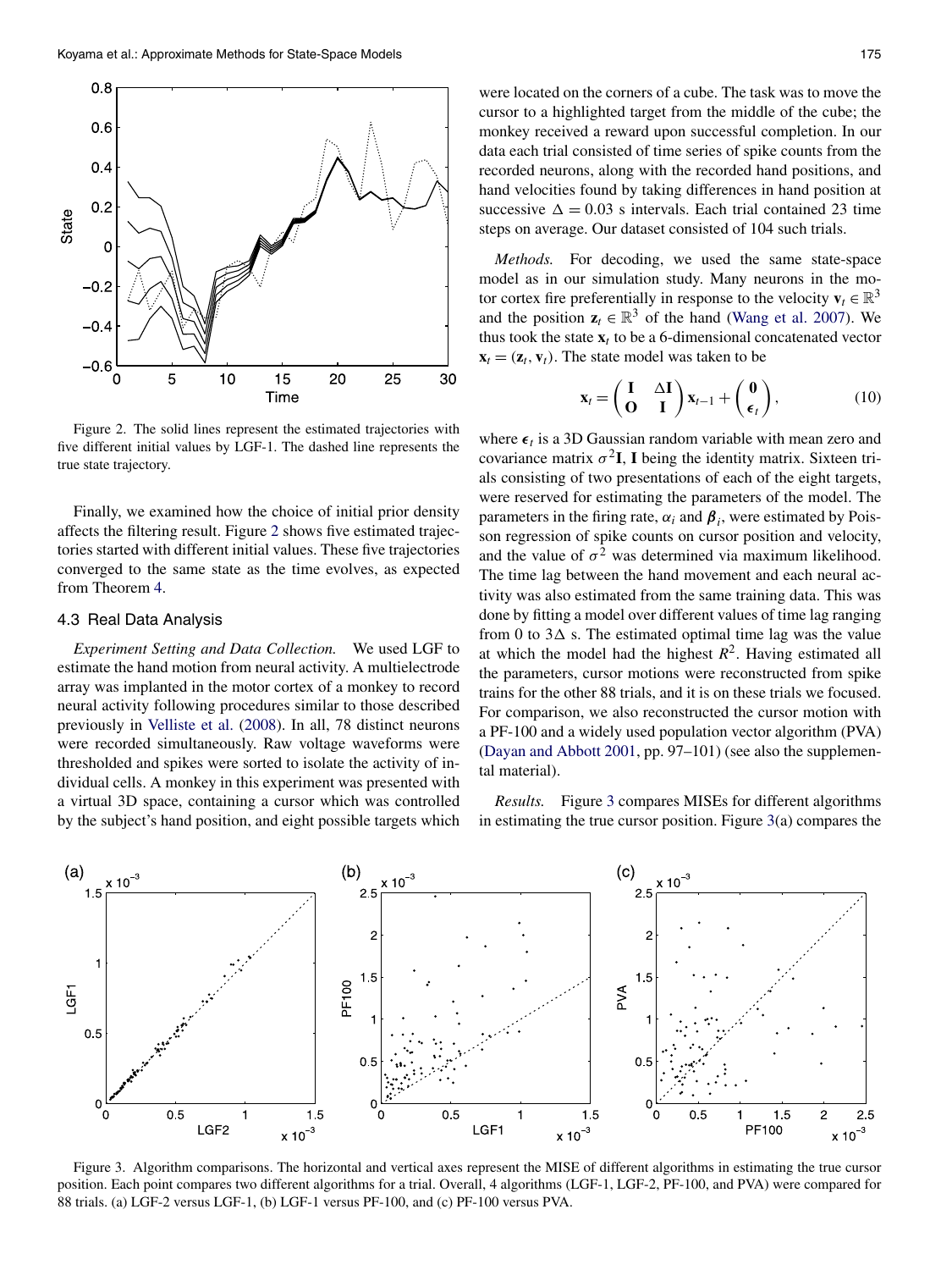<span id="page-6-0"></span>MISE of LGF-1 with that of LGF-2. Just like in the simulation study, there is no substantial difference between them since the statistical error is larger than the LGFs' approximation errors. Figure [3\(](#page-5-0)b) compares LGF-1 to PF-100: the former estimates the true cursor position better than the latter in most trials. Also (Table [2\)](#page-4-0), LGF-1 is much faster than PF-100. Figure [3\(](#page-5-0)c) shows that the numerical error in the PF-100 is of the same order as the error resulting from using PVA. (Plots of the true and reconstructed cursor trajectories are shown in the supplemental material.)

## 5. DISCUSSION

In this paper we have shown that, under suitable regularity conditions, the error of the LGF does not accumulate across time. In the context of a neural decoding example we found the LGF to be much more accurate than the particle filter with the same computational cost: in our simulation study the firstorder and second-order LGFs had MISE of about 1*/*200 to 1*/*7500 the size of the particle filter. We also found that for 6 dimensional case, about 10,000 particles were required in order for the particle filtering to become competitive with the firstorder LGF; and the second-order LGF remained as accurate as the particle filter with 1,000,000 particles. In many situations (such as some neural decoding applications), implementation needs to be easy so that repeated refinements in modeling assumptions may be carried out quickly. With this in mind, it might be argued that the simplicity of the particle filter gives it some advantages. We have, however, noted how numerical methods may be used to supply the necessary second-derivative matrices (see the supplementary material, and [Kass 1987\)](#page-10-0), and these, together with maximization algorithms, make it as easy to modify the LGF for new variations on models as it is to modify the particle filter. Nor does the use of the LGF interfere with diagnostic tests and model-adequacy checks, such as the timerescaling theorem for point processes [\(Brown et al. 2002\)](#page-9-0). The obvious conclusion is that the LGF is likely to be preferable to the particle filter in applications where the posterior in Equation [\(1\)](#page-0-0) becomes concentrated.

We should note that the validity of the LGF is guaranteed only when the posterior distribution is unimodal and has a logconcave property. On the other hand, the particle filter is a distribution-free method and can be used in a multimodal case.

It is perhaps worth emphasizing the distinction between the LGF and other alternatives to the Kalman filter. The simplest nonlinear filter, the *extended Kalman filter* (EKF) [\(Ahmed](#page-9-0) [1998\)](#page-9-0), linearizes the state dynamics and the observation function around the current state estimate  $\hat{x}$ , assuming Gaussian distributions for both. The error thus depends on the strength of the quadratic nonlinearities *and* the accuracy of preceding estimates, and so error can accumulate dramatically. The LGF makes no linear approximations—every filtering step is a (generally simple) nonlinear optimization—nor does it need to approximate either the state dynamics or the observation noise as Gaussians.

In our simulation studies, the second-order LGF was always more (in some cases much more) than 20 times as accurate as the first-order LGF in approximating the posterior, but this translated into only small gains in decoding accuracy. The reason is simply that the inherent statistical error of the posterior

itself was much larger than the numerical error of the first-order LGF in approximating the posterior. We would expect this to be the case quite generally. Thus, our work may be seen as supporting the use of the first-order LGF, as applied to neural decoding in [Brown et al.](#page-9-0) [\(1998\)](#page-9-0).

Finally, an interesting idea is to use a sequential approximation to the posterior based on some well-behaved and lowdimensional parametric family, and to apply sequential simulation based on that family. The Gaussian could again be used (e.g., [Brigo, Hanzon, and LeGland 1995;](#page-9-0) [Azimi-Sadjadi and](#page-9-0) [Krishnaprasad 2005;](#page-9-0) [Ergün et al. 2007\)](#page-9-0), and our results would provide new theoretical justification for such procedures. However, it is well known that Gaussian distributions, with their very thin tails, are poorly suited for importance sampling, so that heavier-tailed alternatives often work better (e.g., [Evans](#page-9-0) [and Swartz 1995\)](#page-9-0). Sequential simulation schemes with approximating Gaussians replaced by multivariate *t*, or other heavytailed distributions, may be worth exploring.

## APPENDIX: PROOFS OF THEOREMS

We begin by proving a lemma and a proposition needed for the main theorems. To simplify notation we introduce the symbols  $h_t^{(l)}$   $\equiv$  $\partial^l h(x_t) / \partial x_t^l |_{x_t = x_{t|t}}$  and  $q^{(l)}(x_{t+1}) \equiv \partial^l p(x_{t+1} | x_t) / \partial x_t^l |_{x_t = x_{t|t}}$ .

Lemma A.1. Let 
$$
\hat{h}(x_t)
$$
 be  
\n
$$
\hat{h}(x_t) = -\frac{1}{\gamma} \log p(y_t|x_t) \hat{p}(x_t|y_{1:t-1}),
$$
\n(A.1)

 $\hat{h}_t^{(l)} \equiv \partial_{x_l}^l \hat{h}(\hat{x}_{t|t})$ , and  $\hat{x}_{t|t}$  the minimizer of  $\hat{h}(x_t)$ . Then, under the regularity conditions, the order-*α* Laplace approximation of the posterior mean and variance have series expansions as

$$
\tilde{x}_{t|t} = \sum_{j=0}^{\alpha - 1} A_j(\{\hat{h}_t^{(l)}\}) \gamma^{-j}
$$
\n(A.2)

and

$$
\tilde{v}_{t|t} = \sum_{j=1}^{\alpha - 1} B_j(\{\hat{h}_t^{(l)}\}) \gamma^{-j},
$$
\n(A.3)

where the coefficients,  $A_j$  and  $B_j$ , are functions of  $\{\hat{h}_t^{(l)}\}$ .

*Proof.* The expectation of a function  $g(x_t)$  with respect to the approximated posterior distribution is

$$
\hat{E}[g(x_t)|y_{1:t}] = \frac{\int g(x_t) \exp[-\gamma \hat{h}(x_t)] dx_t}{\int \exp[-\gamma \hat{h}(x_t)] dx_t},
$$
\n(A.4)

where  $g(x_t) = x_t$  for the mean and  $g(x_t) = x_t^2$  for the second moment. We get the coefficients  $A_i$  and  $B_j$  by applying Laplace's method, an (infinite) asymptotic expansion of a Laplace-type integral (theorem 1.1 in [Wojdylo 2006;](#page-10-0) see the supplemental material for a brief summary), to both the numerator and the denominator of Equation (A.4); those formulae also show that the coefficients are functions of  $\{\hat{h}_t^{(l)}\}$ ,  $l = 1, 2, \ldots$  For example, the coefficients of up to first-order terms are obtained as  $A_0(\{\hat{h}_t^{(l)}\}) = \hat{x}_{t|t}, A_1(\{\hat{h}_t^{(l)}\}) = -\hat{h}_t'''/(2(\hat{h}_t'')^2)$ , and  $B_1(\{\hat{h}_t^{(l)}\}) = (\hat{h}_t'')^{-1}.$ 

*Remark A.1.* Lemma A.1 guarantees that the choice of  $\tilde{x}_{t|t} = \hat{x}_{t|t}$ and  $\tilde{v}_{t|t} = (\gamma \hat{h}_t'')^{-1}$  provides the first-order approximation of posterior mean and variance. As proved in [Tierney, Kass, and Kadane](#page-10-0) [\(1989\)](#page-10-0), Equation [\(4\)](#page-1-0) achieves the second-order expansion of the posterior mean  $\tilde{x}_{t|t} = \hat{x}_{t|t} + A_1(\{\hat{h}_t^{(l)}\}) \gamma^{-1}$ . Thus Equation [\(4\)](#page-1-0) and  $\tilde{v}_{t|t} =$  $(\gamma \hat{h}^{\prime\prime}_t)^{-1}$  provide the second-order approximation.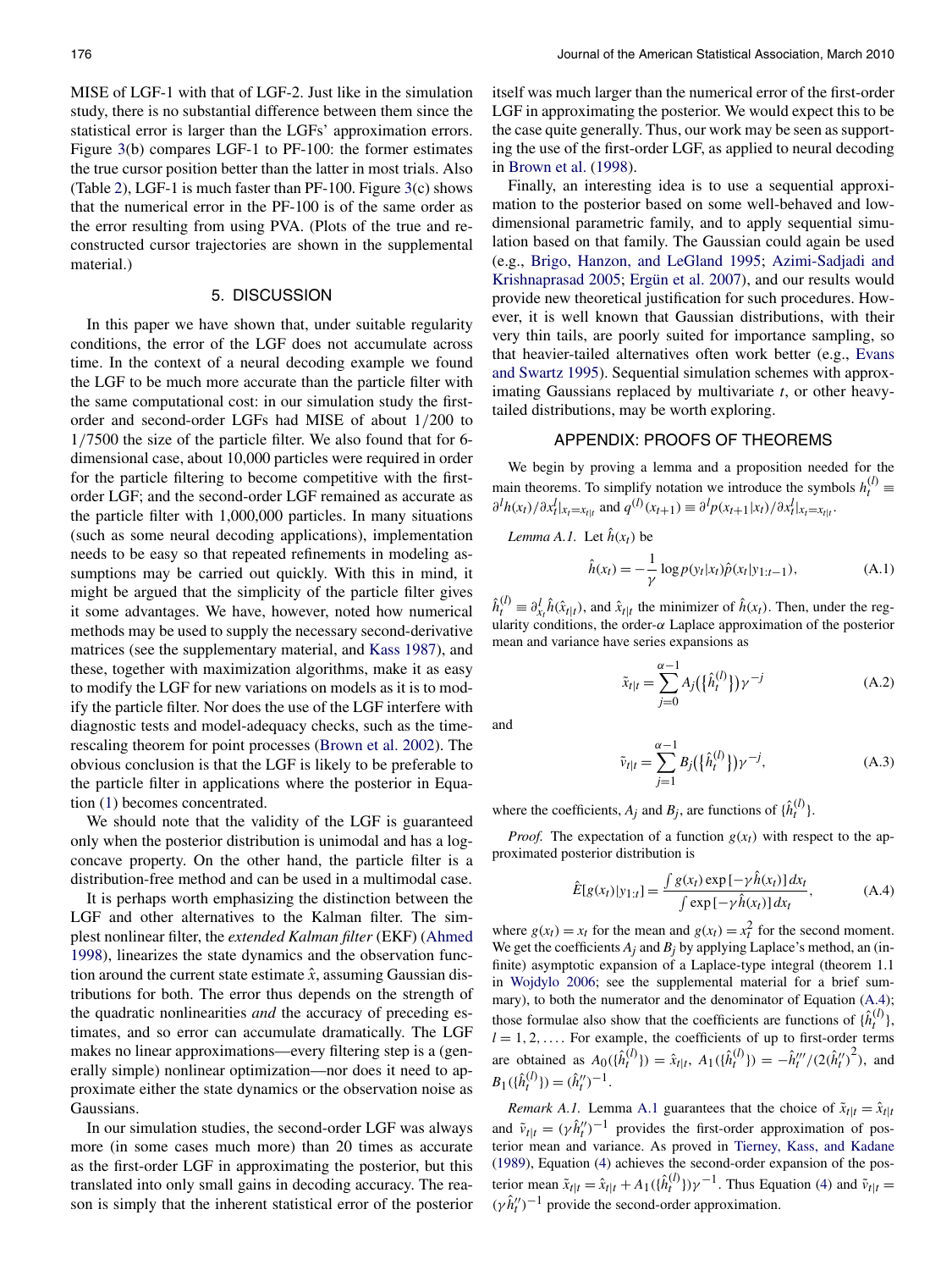<span id="page-7-0"></span>*Proposition A.2.* Suppose that the regularity conditions (C.1)–(C.4) hold, and that the approximated predictive distribution of time *t* satisfies

$$
\hat{p}(x_t|y_{1:t-1}) = p(x_t|y_{1:t-1}) + \sum_{j=v}^{N} \mathcal{E}_{t,j}(x_t) \gamma^{-j} + O(\gamma^{-N-1}), \quad (A.5)
$$

where  $\mathcal{E}_{t,j}(x_t)$  is a constant-order function of  $\gamma$  and  $0 < \nu < N$ for  $v, N \in \mathbb{N}$ . Replacing the filtered distribution at time *t* with a Gaussian with *α*-order Laplace approximated mean and variance leads to the approximate predictive distribution at time  $t + 1$ ,

$$
\hat{p}(x_{t+1}|y_{1:t}) = p(x_{t+1}|y_{1:t}) + \sum_{j=\beta}^{N} \mathcal{E}_{t+1,j}^*(x_{t+1})\gamma^{-j} + \sum_{j=\nu}^{N} \mathcal{E}_{t+1,j+1}(x_{t+1})\gamma^{-j-1} + O(\gamma^{-N-1}), \quad (A.6)
$$

where  $\beta = 1$  for  $\alpha = 1$  and  $\beta = 2$  for  $\alpha \ge 2$ . Here  $\mathcal{E}_{t+1,j}^*(x_{t+1})$  does not depend on  $\{\mathcal{E}_{t,k}(x_t)\}_{k=v, v+1,...}$  and

$$
\mathcal{E}_{t+1,j+1}(x_{t+1}) = \frac{q'(x_{t+1})}{h_t''} \frac{\partial}{\partial x_t} \left( \frac{\mathcal{E}_{t,j}(x_t)}{p(x_t|y_{1:t-1})} \right) \Big|_{x_t = x_{t|t}} + O(\gamma^{-1})
$$
\n(A.7)

for  $j = v, v + 1, \ldots, N$ . Furthermore, if the condition (C.5) is satisfied, the coefficients of the expansion terms in Equation (A.6) are bounded uniformly across time.

*Proof.* The proof works by comparing the asymptotic expansions of the true and approximated predictive distributions. To do this, we must find those asymptotic expansions; once this is done the remaining steps are fairly straightforward.

(i) We begin by evaluating the true predictive distribution at time  $t + 1$ . From Equations [\(1\)](#page-0-0) and [\(2\)](#page-0-0), this is

$$
p(x_{t+1}|y_{1:t}) = \frac{\int p(x_{t+1}|x_t) \exp[-\gamma h(x_t)] dx_t}{\int \exp[-\gamma h(x_t)] dx_t}
$$

Applying Laplace's method (theorem 1.1 in [Wojdylo 2006;](#page-10-0) see also the supplemental material) to both the numerator and the denominator of above equation leads to

$$
p(x_{t+1}|y_{1:t}) = \frac{\sum_{s=0}^{N} \Gamma(s + \frac{1}{2}) \left(\frac{2}{h_t''}\right)^s c_{2s}^* \gamma^{-s} + O(\gamma^{-N-1})}{\sum_{s=0}^{N} \Gamma(s + \frac{1}{2}) \left(\frac{2}{h_t''}\right)^s \bar{c}_{2s}^* \gamma^{-s} + O(\gamma^{-N-1})}, \quad (A.8)
$$

where

$$
c_s^* = \sum_{i=0}^s \frac{q^{s-i}(x_{t+1})}{(s-i)!} \sum_{j=0}^i \binom{-(s+1)/2}{j} C_{i,j}(A_1, \dots) \tag{A.9}
$$

and

$$
\bar{c}_s^* = \sum_{j=0}^s \binom{-(s+1)/2}{j} \mathcal{C}_{s,j}(A_1, \ldots). \tag{A.10}
$$

Here  $C_{s,j}(A_1,...)$  is a partial ordinary Bell polynomial, which is the coefficient of  $x^i$  in the formal expansion of  $(A_1x + A_2x^2 + \cdots)^j$ , and  $A_i \equiv A_i({h_t^{(l)}})$  is the coefficient which appeared in Lemma [A.1.](#page-6-0) Expanding with respect to  $\gamma^{-1}$ , we obtain the asymptotic expansion of  $p(x_{t+1}|y_{1:t})$  as

$$
p(x_{t+1}|y_{1:t}) = q(x_{t+1}) + \sum_{j=1}^{N} C_j(x_{t+1})\gamma^{-j} + O(\gamma^{-N-1}), \quad (A.11)
$$

where  $q(x_{t+1})$  was earlier defined as  $p(x_{t+1}|x_t)$ , and where  $C_i(x_{t+1})$ depends on  $q^{(k)}(x_{t+1})$  and  $h_t^{(l)}$   $(k, l = 1, 2, ...)$ .  $C_j(x_{t+1})$  is directly calculated by Equations (A.8)–(A.10).

(ii) We next consider the approximated predictive distribution of time  $t + 1$ ,

$$
\hat{p}(x_{t+1}|y_{1:t}) = \int p(x_{t+1}|x_t)\hat{p}(x_t|y_{1:t}) dx_t, \tag{A.12}
$$

where  $\hat{p}(x_t|y_{1:t})$  is the Gaussian distribution whose mean and variance are given by Equations [\(A.2\)](#page-6-0) and [\(A.3\)](#page-6-0), respectively. Equation (A.12) can be rewritten as

$$
\hat{p}(x_{t+1}|y_{1:t}) = \frac{1}{\sqrt{2\pi \tilde{v}_{t|t}}} \int p(x_{t+1}|x_t) \exp\left[-\frac{(x_t - \tilde{x}_{t|t})^2}{2\tilde{v}_{t|t}}\right] dx_t.
$$

Applying Laplace's method again,

$$
\hat{p}(x_{t+1}|y_{1:t}) = \tilde{q}(x_{t+1}) + \sum_{j=1}^{N} \frac{\tilde{q}^{(2j)}(x_{t+1})}{2^j \Gamma(j+1)} \tilde{v}_{t|t}^j + O(\tilde{v}_{t|t}^{-N-1}), \quad (A.13)
$$

where  $\Gamma(j + 1)$  is the Gamma function and

$$
\tilde{q}_t^{(l)} \equiv \frac{\partial^l p(x_{t+1}|x_t)}{\partial x_t}\bigg|_{x_t = \tilde{x}_{t|t}}.\tag{A.14}
$$

Now we compare Equations (A.13) and (A.11), via a series of substitutions. We want to rewrite Equation (A.13) with  $q^{(k)}(x_{t+1})$  and  $h_t^{(l)}$ . Substituting Equation (A.5) into Equation [\(A.1\)](#page-6-0),

$$
\hat{h}(x_t) = -\frac{1}{\gamma} \log p(y_t|x_t)
$$
\n
$$
\times \left[ p(x_t|y_{1:t-1}) + \sum_{j=v}^{N} \mathcal{E}_{t,j}(x_t) \gamma^{-j} + O(\gamma^{-N-1}) \right]
$$
\n
$$
= h(x_t) - \sum_{j=v}^{N} \mathcal{F}_{t,j}(x_t) \gamma^{-j-1} + O(\gamma^{-N-2}), \tag{A.15}
$$

where

*.*

$$
\mathcal{F}_{t,j}(x_t) = \frac{\mathcal{E}_{t,j}(x_t)}{p(x_t|y_{1:t-1})} + O(\gamma^{-\nu})
$$

is a collection of terms which depend on  $\mathcal{E}_{t,i}(x_t)$ .

Suppose  $\hat{x}_{t|t} = x_{t|t} + \epsilon$  and  $\epsilon \ll 1$ . Taking the derivative both sides of Equation (A.15) and evaluating it at  $x_{t|t}$ , we obtain

$$
\epsilon = \sum_{j=v}^{N} \frac{\mathcal{F}'_{t,j}}{h''_t} \gamma^{-j-1} + O(\gamma^{-N-2}).
$$

Then we get

$$
\hat{x}_{t|t} = x_{t|t} + \sum_{j=v}^{N} \frac{\mathcal{F}'_{t,j}}{h''_t} \gamma^{-j-1} + O(\gamma^{-N-2}).
$$
\n(A.16)

Inserting Equation (A.16) into Equation (A.15) gives

$$
\hat{h}_t^{(l)} = h_t^{(l)} - \sum_{j=v}^{N} \left[ \mathcal{F}_{t,j}^{(l)} - \frac{\mathcal{F}_{t,j}' h_t^{(l+1)}}{h_t''} \right] \gamma^{-j-1} + O(\gamma^{-N-2}). \quad (A.17)
$$

Substituting Equation (A.16) and Equation (A.17) into Equation [\(A.2\)](#page-6-0) leads to

$$
\tilde{x}_{t|t} = x_{t|t} + \sum_{j=1}^{\alpha-1} A_j \gamma^{-j} + \sum_{j=\nu}^{N} \frac{\mathcal{F}'_{t,j}}{h_t^{\prime\prime}} \gamma^{-j-1} + O(\gamma^{-N-2}). \tag{A.18}
$$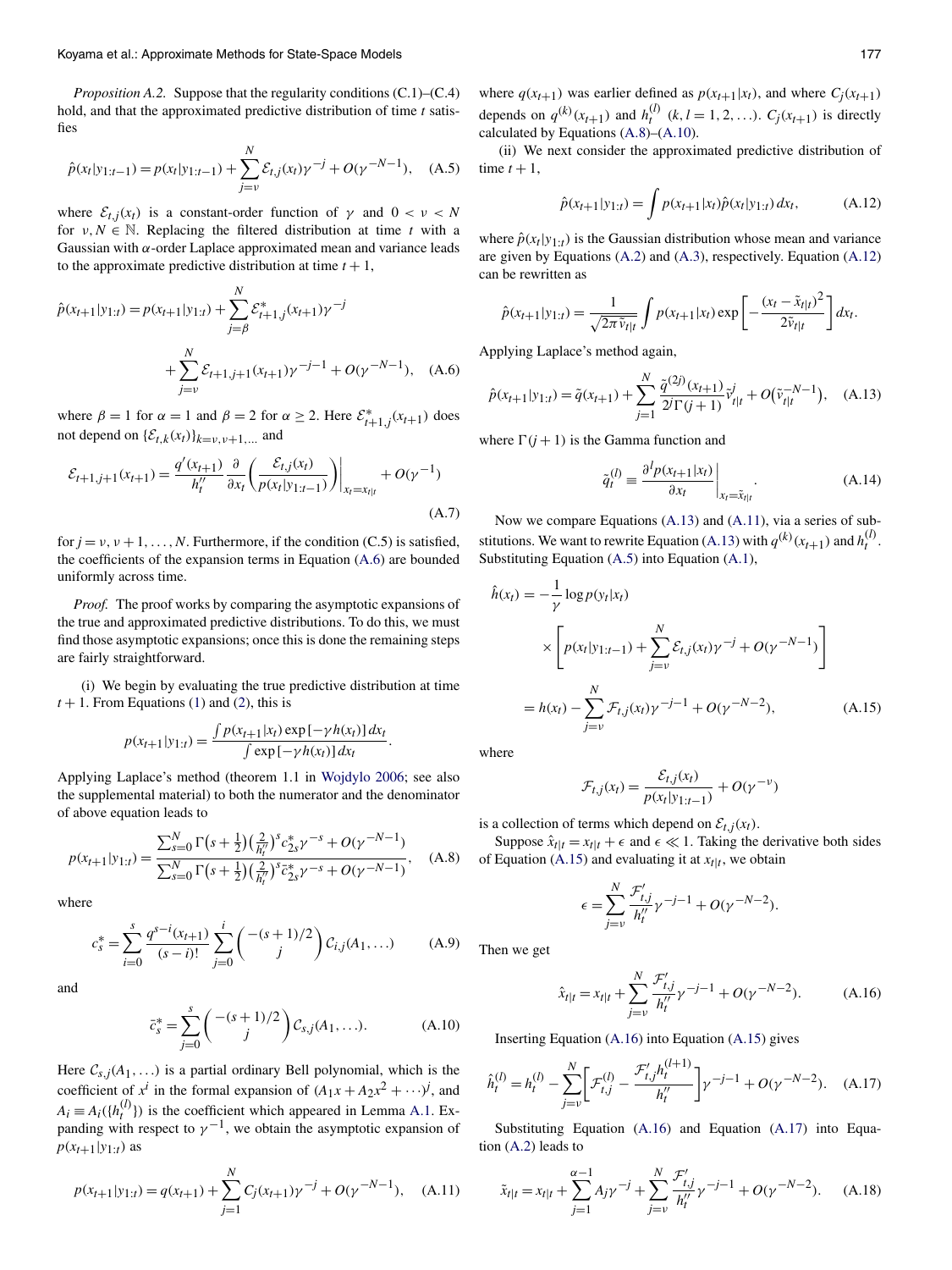Inserting Equation [\(A.18\)](#page-7-0) into Equation [\(A.14\)](#page-7-0) and expanding with respect to  $\gamma^{-1}$ ,

$$
\tilde{q}^{(l)}(x_{t+1}) = q^{(l)}(x_{t+1}) + \sum_{j=1}^{\alpha-1} A_j q^{(l+1)}(x_{t+1}) \gamma^{-j}
$$
  
+ 
$$
\sum_{j=2}^{\alpha} \left[ \sum_{k=2}^{j} \frac{1}{k!} q^{(l+k)}(x_{t+1}) C_{j,k}(A_1, \ldots) \right] \gamma^{-j}
$$
  
+ 
$$
\sum_{j=v}^{N} \frac{\mathcal{F}'_{t,j}}{h''_t} q^{(l+1)}(x_{t+1}) \gamma^{-j-1} + O(\gamma^{-\alpha-1}). \quad (A.19)
$$

Substituting Equations [\(A.3\)](#page-6-0), [\(A.17\)](#page-7-0), and (A.19) into Equa-tion [\(A.13\)](#page-7-0), we obtain the final asymptotic expansion of  $\hat{p}(x_{t+1}|y_{1:t})$ ,

$$
\hat{p}(x_{t+1}|y_{1:t}) = q(x_{t+1}) + \sum_{j=1}^{\alpha} R_j(x_{t+1}) \gamma^{-j} + \sum_{j=v}^{N-1} \frac{\mathcal{F}'_{t,j}}{h''_t} q'(x_{t+1}) \gamma^{-j-1} + O(\gamma^{-\alpha-1}), \quad (A.20)
$$

in which

$$
R_j(x_{t+1}) = \begin{cases} G_j(x_{t+1}) + A_j q'(x_{t+1}), & 1 \le j \le \alpha - 1 \\ G_j(x_{t+1}), & j = \alpha, \end{cases}
$$

and

$$
G_j(x_{t+1}) = \sum_{s=2}^j \frac{1}{s!} C_{j,s}(A_1, \ldots) q^{(s)}(x_{t+1})
$$
  
+ 
$$
\sum_{s=1}^j \frac{C_{j,s}(B_1, \ldots) q^{(2s)}(x_{t+1})}{2^s \Gamma(s+1)}
$$
  
+ 
$$
\sum_{s=1}^j \sum_{k=s}^{j-1} \frac{A_{j-k} C_{k,s}(B_1, \ldots) q^{(2s+1)}(x_{t+1})}{2^s \Gamma(s+1)}
$$
  
+ 
$$
\sum_{s=1}^j \sum_{k=s}^{j-2} \sum_{n=2}^{j-k} \frac{C_{j-k,n}(A_1, \ldots) C_{k,s}(B_1, \ldots) q^{(2s+n)}(x_{t+1})}{2^s \Gamma(s+1)n!},
$$

where  $B_j \equiv B_j({h_t^{(l)}})$  appeared in Lemma [A.1.](#page-6-0)

(iii) Now we compare Equations [\(A.11\)](#page-7-0) and (A.20). The coefficients, up to second order terms, in the former are

$$
C_1(x_{t+1}) = \frac{q''(x_{t+1})}{2h_t''} - \frac{h_t'''q'(x_{t+1})}{2(h_t'')^2}
$$
 (A.21)

and

$$
C_2(x_{t+1}) = \frac{q^{(4)}(x_{t+1})}{8(h_t'')^2} - \frac{5h_t''q'''(x_{t+1})}{12(h_t'')^3} + \left[\frac{5(h_t''')^2}{8(h_t'')^4} - \frac{h_t^{(4)}}{4(h_t'')^3}\right]q''(x_{t+1}) + \left[\frac{2h_t'''h_t^{(4)}}{3(h_t'')^4} - \frac{5(h_t''')^3}{8(h_t'')^5} - \frac{h_t^{(5)}}{8(h_t'')^3}\right]q'(x_{t+1}).
$$
 (A.22)

For the first-order Laplace approximation ( $\alpha = 1$ ), the coefficient of order  $\gamma^{-1}$  in Equation (A.20) is

$$
R_1(x_{t+1}) = \frac{q''(x_{t+1})}{2h_t''},
$$
\n(A.23)

which does not correspond to  $C_1(x_{t+1})$ , and hence Equation [\(A.6\)](#page-7-0) holds.

For  $\alpha \geq 2$ ,  $R_1(x_{t+1})$  is as

$$
R_1(x_{t+1}) = \frac{q''(x_{t+1})}{2h_t''} - \frac{h_t'''q'(x_{t+1})}{2(h_t'')^2},
$$
 (A.24)

which corresponds to  $C_1(x_{t+1})$ , and the first-order error term in Equation [\(A.6\)](#page-7-0) is canceled.

The second-order error term in Equation (A.20) is calculated as

$$
R_2(x_{t+1}) = \frac{q^{(4)}(x_{t+1})}{8(h_t^{\prime\prime})^2} - \frac{h_t^{\prime\prime\prime}q^{\prime\prime\prime}(x_{t+1})}{4(h_t^{\prime\prime})^3} + \left[\frac{5(h_t^{\prime\prime\prime})^2}{8(h_t^{\prime\prime})^4} - \frac{h_t^{(4)}}{4(h_t^{\prime\prime})^3}\right]q^{\prime\prime}(x_{t+1}) \quad (A.25)
$$

for  $\alpha = 2$  and

$$
R_2(x_{t+1}) = \frac{q^{(4)}(x_{t+1})}{8(h_t'')^2} - \frac{h_t''q'''(x_{t+1})}{4(h_t'')^3} + \left[\frac{5(h_t''')^2}{8(h_t'')^4} - \frac{h_t^{(4)}}{4(h_t'')^3}\right]q''(x_{t+1}) + \left[\frac{2h''h_t^{(4)}}{3(h_t'')^4} - \frac{5(h_t''')^3}{8(h_t'')^5} - \frac{h_t^{(5)}}{8(h_t'')^3}\right]q'(x_{t+1}) \quad (A.26)
$$

for  $\alpha \geq 3$ . Thus  $R_2(x_{t+1}) \neq C_2(x_{t+1})$  and second-order error term in Equation [\(A.6\)](#page-7-0) remains for  $\alpha \geq 2$ .

From  $(A.21)$ – $(A.26)$ , the leading error term introduced by the Gaussian approximation is

$$
\mathcal{E}_{t+1,1}^*(x_{t+1}) = R_1(x_{t+1}) - C_1(x_{t+1}) = \frac{h_t'''q'(x_{t+1})}{2(h_t'')^2}
$$

for  $\alpha = 1$ ,

$$
\mathcal{E}_{t+1,2}^{*}(x_{t+1}) = R_2(x_{t+1}) - C_2(x_{t+1})
$$
\n
$$
= \frac{h_t'''q'''(x_{t+1})}{6(h_t'')^3}
$$
\n
$$
- \left[ \frac{2h_t'''h_t^{(4)}}{3(h_t'')^4} - \frac{5(h_t'''')^3}{8(h_t'')^5} - \frac{h_t^{(5)}}{8(h_t'')^3} \right] q'(x_{t+1})
$$

for  $\alpha = 2$ , and

$$
\mathcal{E}_{t+1,2}^*(x_{t+1}) = R_2(x_{t+1}) - C_2(x_{t+1}) = \frac{h_t'''q'''(x_{t+1})}{6(h_t'')^3}
$$

for  $\alpha \geq 3$ . Thus if the condition (C.5) is satisfied, the leading error term is bounded uniformly across time. We can confirm in the same way that the other error terms are also bounded uniformly.

There are two sources of error in Equation [\(A.6\)](#page-7-0): first, that due to the replacement of the true filtered distribution at time *t* by a Gaussian,  $\sum_{j=\beta}^{N} \mathcal{E}_{t+1,j}^*(x_{t+1}) \gamma^{-j}$ , and, second, that due to propagation from time *t*,  $\sum_{j=v}^{N-1} \mathcal{E}_{t+1,j+1}(x_{t+1}) \gamma^{-j-1}$ . At each step, the Gaussian approximation introduces an  $O(\gamma^{-\beta})$  error into the predictive distribution, where  $\beta = 1$  for  $\alpha = 1$  and  $\beta = 2$  for  $\alpha \ge 2$ . However, the errors propagated from the previous time step "move up" one order of magnitude (power of *γ* ). Applying Equation [\(A.7\)](#page-7-0) repeatedly, we find that the leading error term,  $\mathcal{E}_{t,\beta}^*(x_t)\gamma^{-\beta}$ , which is generated at time step  $t$ , is propagated, by a strictly later time step  $u$ , to be  $\mathcal{E}_{u,u-t+\beta}(x_u)\gamma^{-(u-t+\beta)}$  where

$$
\mathcal{E}_{u,u-t+\beta}(x_u) = q'(x_u) \prod_{k=t+1}^{u-1} \left[ \frac{1}{h_k''} \frac{\partial}{\partial x_k} \left( \frac{q'(x_k)}{p(x_k|y_{1:k-1})} \right) \Big|_{x_k=x_{k|k}} \right]
$$

$$
\times \left[ \frac{1}{h_t''} \frac{\partial}{\partial x_t} \left( \frac{\mathcal{E}_{t,\beta}^*(x_t)}{p(x_t|y_{1:t-1})} \right) \Big|_{x_t=x_{t|t}} \right].
$$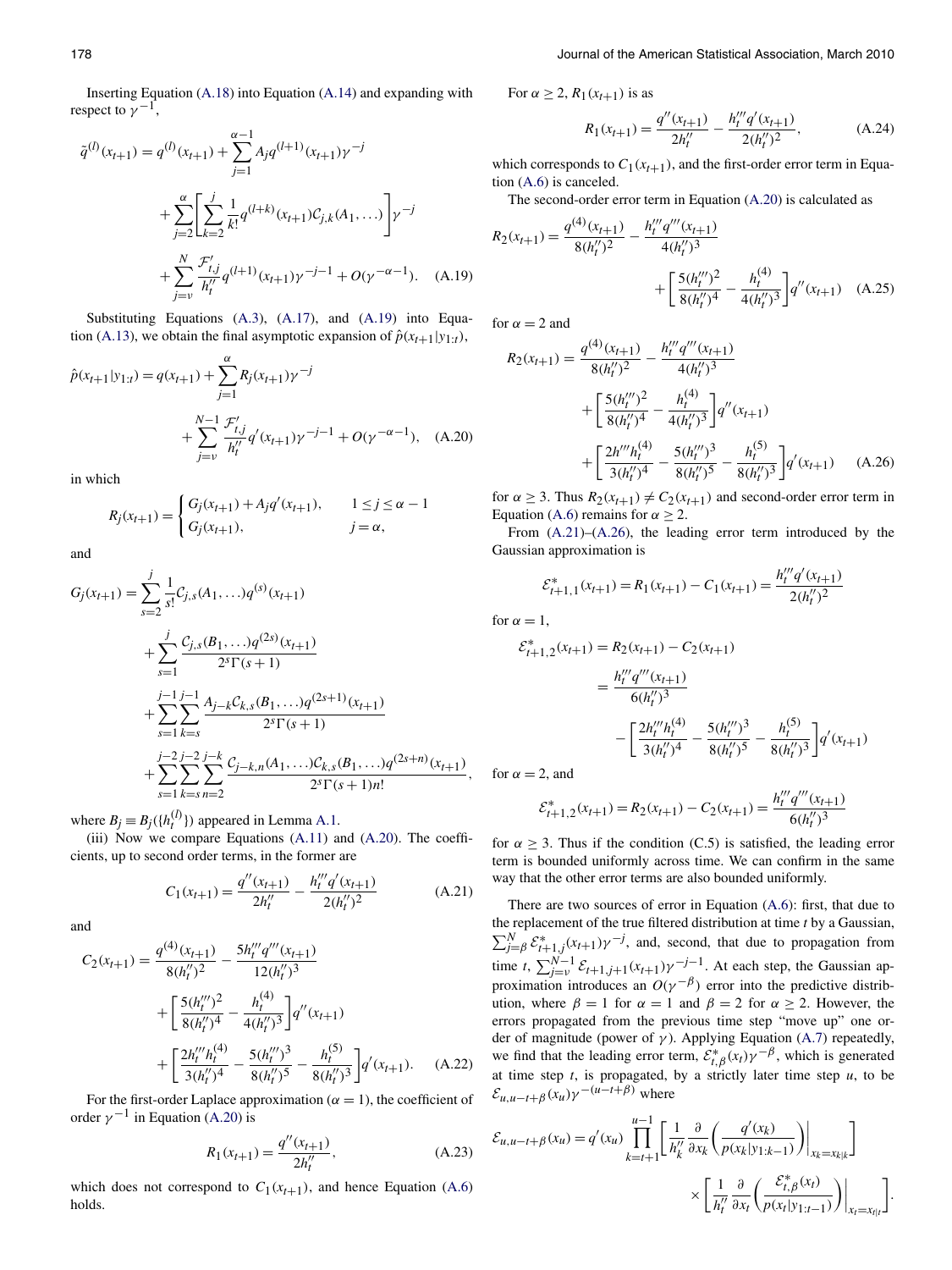<span id="page-9-0"></span>The compounded error in time step  $u$  is then given by the summation of the propagated errors from  $t = 1$  to  $u - 1$  as

$$
S_u = \sum_{t=1}^{u-1} \mathcal{E}_{u, u-t+\beta}(x_u) \gamma^{-(u-t+\beta)} < C^{-\beta} \sum_{t=1}^{u-1} (C\gamma^{-1})^{(u-t+\beta)},
$$

where the inequality holds under the condition (C.5),  $C < \gamma$  is a constant which is independent of time *t*. The right-hand side in this equation converge on  $O(\gamma^{-\beta-1})$  as  $u \to \infty$ , so that the compounded error after infinite time-step remains  $O(\gamma^{-\beta-1})$ . The result is that the whole error term in the predictive distribution becomes  $O(\gamma^{-\beta})$ , even if it started out smaller, but it does not grow beyond that order. Theorem [1](#page-2-0) is then proved from Proposition [A.2](#page-7-0) immediately.

#### Proof of Theorem [1](#page-2-0)

The LGFs start with an initial predictive distribution which does not involve any errors. Thus, from Proposition [A.2](#page-7-0) it is proved inductively that the error in the approximated predictive distribution is  $O(\gamma^{-\beta})$ and uniformly bounded for  $t \in \mathbb{N}$ .

#### Proof of Theorem [2](#page-2-0) (Sketch)

Since the predictive distribution,

$$
p(x_{t+1}|y_{1:t}) = \int p(x_{t+1}|x_t)p(x_t|y_{1:t}) dx_t
$$

is the posterior expectation of  $p(x_{t+1}|x_t)$  with respect to  $x_t$ , Theorem [2](#page-2-0) is proved in the same way as Theorem [1](#page-2-0) [replacing  $p(x_{t+1}|x_t)$  by  $g(x_t)$ in the proof of Theorem [1\]](#page-2-0).

#### Proof of Theorem [4](#page-2-0)

From Proposition [A.2,](#page-7-0) the two predictive distributions at time *t* are given by

$$
\hat{p}_1(x_t|y_{1:t-1}) = p(x_t|y_{1:t-1}) + \sum_{j=v}^{N} \mathcal{E}_{t,j}^{(1)}(x_t) \gamma^{-j} + O(\gamma^{-N-1})
$$

and

$$
\hat{p}_2(x_t|y_{1:t-1}) = p(x_t|y_{1:t-1}) + \sum_{j=v}^{N} \mathcal{E}_{t,j}^{(2)}(x_t) \gamma^{-j} + O(\gamma^{-N-1}),
$$

where  $\mathcal{E}_{t,j}^{(1)}(x_t) \neq \mathcal{E}_{t,j}^{(2)}(x_t)$ . Applying the LGF to both predictive distributions introduces the same errors at time  $t + 1$ ,  $\sum_{j=0}^{N} \mathcal{E}_{t+1,j}^*(x_{t+1}) \times$  $\gamma^{-j}$ , which are canceled, while propagated errors from time step *t* to *t* + 1 in both predictive distributions,  $\sum_{j=v}^{N-1} \mathcal{E}_{t+1,j+1}^{(1)}(x_{t+1}) \gamma^{-j-1}$ and  $\sum_{j=v}^{N-1} \mathcal{E}_{t+1,j+1}^{(2)}(x_{t+1}) \gamma^{-j-1}$  are not canceled. Then we get  $\hat{p}_1(x_{t+1}|y_{1:t}) - \hat{p}_2(x_{t+1}|y_{1:t}) = O(\gamma^{-\nu-1})$ . Applying this procedure *u* times completes the theorem.

#### Proof of Theorem [5](#page-2-0)

Assume that the expectation at time  $t + 1$  satisfies

$$
\hat{E}[g(x_{t+1})|y_{1:T}] = E[g(x_{t+1})|y_{1:T}] + O(\gamma^{-\beta}).
$$
\n(A.27)

From Theorem [1](#page-2-0) and Equation (A.27), we obtain

$$
\int \frac{\hat{p}(x_{t+1}|y_{1:T})p(x_{t+1}|x_t)}{\hat{p}(x_{t+1}|y_{1:t})} dx_{t+1} = \int \frac{p(x_{t+1}|y_{1:T})p(x_{t+1}|x_t)}{p(x_{t+1}|y_{1:t})} dx_{t+1} + O(\gamma^{-\beta}).
$$

Using Theorem [2,](#page-2-0) the expectation at time *t* is

 $E[g(x_t)|y_1 \cdot \tau]$ 

$$
= \int g(x_t) \hat{p}(x_t|y_{1:t}) \int \frac{p(x_{t+1}|y_{1:T}) p(x_{t+1}|x_t)}{p(x_{t+1}|y_{1:t})} dx_{t+1} dx_t + O(\gamma^{-\beta})
$$
  
= 
$$
\int g(x_t) p(x_t|y_{1:t}) \int \frac{p(x_{t+1}|y_{1:T}) p(x_{t+1}|x_t)}{p(x_{t+1}|y_{1:t})} dx_{t+1} dx_t + O(\gamma^{-\beta})
$$
  
= 
$$
E[g(x_t)|y_{1:T}] + O(\gamma^{-\beta}).
$$

The initial smoothed distribution of the backward recursion is given by the filtered distribution  $\hat{p}(x_T | y_{1:T})$ , which satisfies  $\hat{E}[x_T | y_{1:T}] =$  $E[x_T | y_{1:T}] + O(\gamma^{-\beta})$  by Theorem [2.](#page-2-0) Then, the theorem is proved inductively.

#### SUPPLEMENTAL MATERIALS

**Method and Plots for Real Data:** Our file contains the detailed descriptions of numerical computation for second derivatives, Laplace's method and the population vector algorithm. It also contains plots for real data analysis. (supplement.pdf, pdf file)

*[Received June 2008. Revised April 2009.]*

#### REFERENCES

- Ahmed, N. U. (1998), *Linear and Nonlinear Filtering for Scientists and Engineers*, Singapore: World Scientific. [\[176\]](#page-6-0)
- Anderson, B. D., and Moore, J. B. (1979), *Optimal Filtering*, Englewood Cliffs, NJ: Prentice-Hall. [\[171\]](#page-1-0)
- Artemiadis, P. K., Shakhnarovich, G., Vargas-Irwin, C., Donoghue, J. P., and Black, M. J. (2007), "Decoding Grasp Aperture From Motor-Cortical Population Activity," in *Proceedings of the 3rd International IEEE EMBS Conference on Neural Engineering*, New York: IEEE, pp. 518–521. [\[173\]](#page-3-0)
- Azimi-Sadjadi, B., and Krishnaprasad, P. S. (2005), "Approximate Nonlinear Filtering and Its Applications in Navigation," *Automatica*, 41, 945–956. [\[176\]](#page-6-0)
- Brigo, D., Hanzon, B., and LeGland, F. (1995), "A Differential Geometric Approach to Nonlinear Filtering: The Projection Filter," in *Proceedings of the 34th IEEE Conference on Decision and Control*, New York: IEEE, pp. 4006–4011. [\[176\]](#page-6-0)
- Brockwell, A. E., Rojas, A. L., and Kass, R. E. (2004), "Recursive Bayesian Decoding of Motor Cortical Signals by Particle Filtering," *Journal of Neurophysiology*, 91, 1899–1907. [\[170\]](#page-0-0)
- Brockwell, A. E., Schwartz, A. B., and Kass, R. E. (2007), "Statistical Signal Processing and the Motor Cortex," *Proceeding of the IEEE*, 95, 882–898. [\[170,173\]](#page-0-0)
- Brown, E. N., Barbieri, R., Ventura, V., Kass, R. E., and Frank, L. M. (2002), "The Time-Rescaling Theorem and Its Applications to Neural Spike Train Data Analysis," *Neural Computation*, 14, 325–346. [\[176\]](#page-6-0)
- Brown, E. N., Frank, L. M., Tang, D., Quirk, M. C., and Wilson, M. A. (1998), "A Statistical Paradigm for Neural Spike Train Decoding Applied to Position Prediction From Ensemble Firing Patterns of Rat Hippocampal Place Cells," *Journal of Neuroscience*, 18, 7411–7425. [\[171,173](#page-1-0)[,176\]](#page-3-0)
- Dayan, P., and Abbott, L. F. (2001), *Theoretical Neuroscience*, Cambridge, MA: MIT Press. [\[173,175\]](#page-3-0)
- Del Moral, P., and Miclo, L. (2000), "Branching and Interacting Particle Systems Approximations of Feynman–Kac Formulae With Applications to Non-Linear Filtering," in *Semainaire de Probabilites XXXIV*, eds. J. Azema, M. Emery, M. Ledoux, and M. Yor, Berlin: Springer-Verlag, pp. 1–145. [\[170\]](#page-0-0)
- Doucet, A., de Freitas, N., and Gordon, N. (eds.) (2001), *Sequential Monte Carlo Methods in Practice*, Berlin: Springer-Verlag. [\[170\]](#page-0-0)
- Durbin, J., and Koopman, S. J. (2001), *Time Series Analysis by State Space Models*, Oxford: Oxford University Press. [\[173\]](#page-3-0)
- Eden, U. T., Frank, L. M., Barbieri, R., Solo, V., and Brown, E. N. (2004), "Dynamic Analyses of Neural Encoding by Point Process Adaptive Filtering,' *Neural Computation*, 16, 971–998. [\[170,171\]](#page-0-0)
- Erdélyi, A. (1956), *Asymptotic Expansions*, New York: Dover. [\[172\]](#page-2-0)
- Ergün, A., Barbieri, R., Eden, U., Wilson, M. A., and Brown, E. N. (2007), "Construction of Point Process Adaptive Filter Algorithms for Neural Systems Using Sequential Monte Carlo Methods," *IEEE Transactions on Biomedical Engineering*, 54, 419–428. [\[170,176\]](#page-0-0)
- Evans, M., and Swartz, T. (1995), "Methods for Approximating Integrals in Statistics With Special Emphasis on Bayesian Integration Problems," *Statistical Science*, 10, 254–272. [\[176\]](#page-6-0)